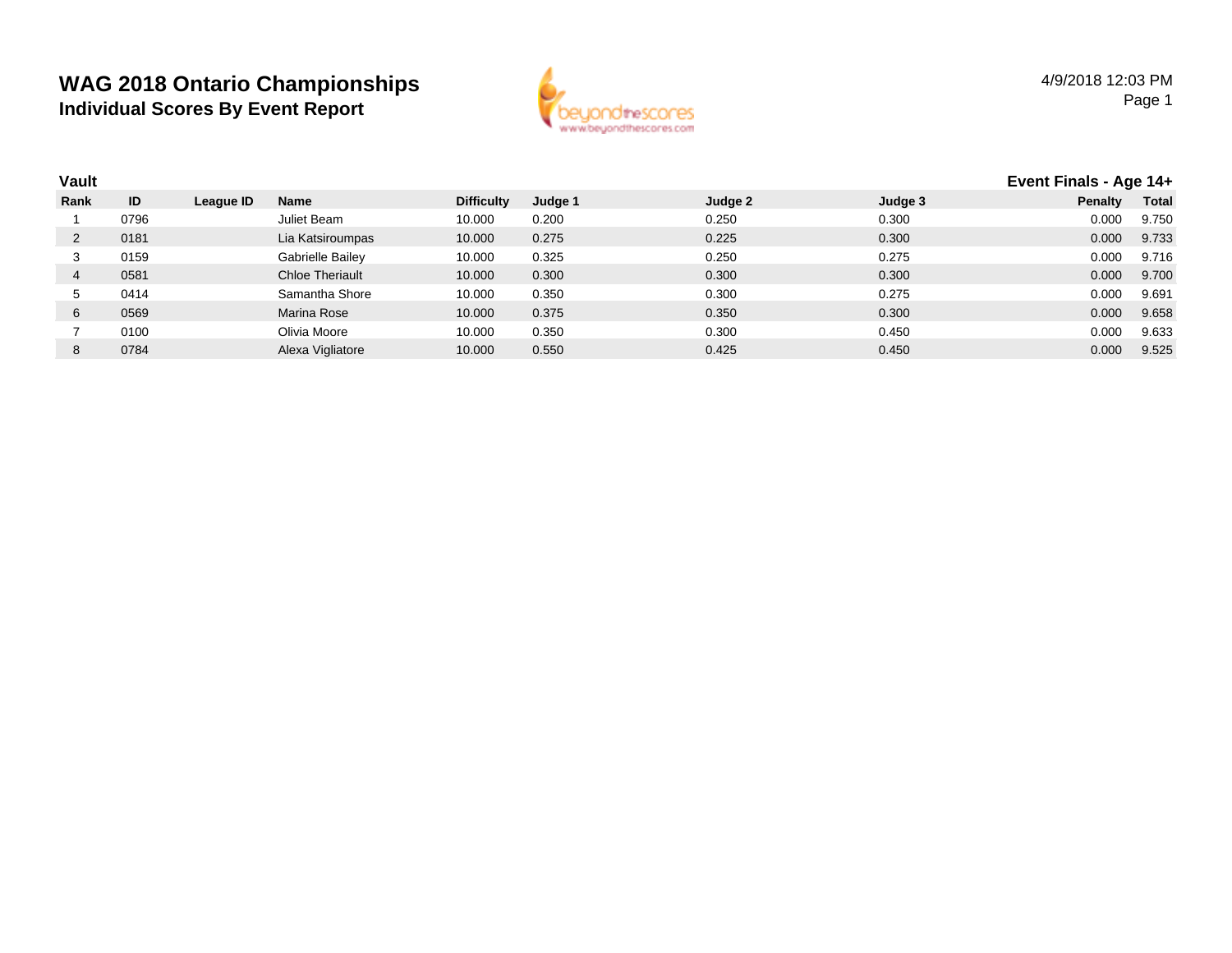

| <b>Bars</b> |      |           |                         |                   |         |         |         |                | Event Finals - Age 14+ |  |
|-------------|------|-----------|-------------------------|-------------------|---------|---------|---------|----------------|------------------------|--|
| Rank        | ID   | League ID | Name                    | <b>Difficulty</b> | Judge 1 | Judge 2 | Judge 3 | <b>Penalty</b> | <b>Total</b>           |  |
|             | 0581 |           | <b>Chloe Theriault</b>  | 10.000            | 0.200   | 0.200   | 0.200   | 0.000          | 9.800                  |  |
|             | 0796 |           | Juliet Beam             | 10.000            | 0.200   | 0.250   | 0.300   | 0.000          | 9.750                  |  |
| 3           | 0221 |           | Hannah Jones            | 10.000            | 0.400   | 0.300   | 0.300   | 0.000          | 9.666                  |  |
| 3           | 0458 |           | <b>Madison Capretta</b> | 10.000            | 0.350   | 0.300   | 0.350   | 0.000          | 9.666                  |  |
|             | 0292 |           | Denia Kasikovic         | 10.000            | 0.300   | 0.350   | 0.400   | 0.000          | 9.650                  |  |
|             | 0557 |           | Ainsley Wisson          | 10.000            | 0.300   | 0.350   | 0.400   | 0.000          | 9.650                  |  |
| $\mathbf b$ | 0064 |           | Anna Kistulinec         | 10.000            | 0.400   | 0.400   |         | 0.000          | 9.600                  |  |
| 6           | 0464 |           | <b>Emily Taylor</b>     | 10.000            | 2.000   | 2.300   | 1.800   | 0.000          | 7.966                  |  |
|             |      |           |                         |                   |         |         |         |                |                        |  |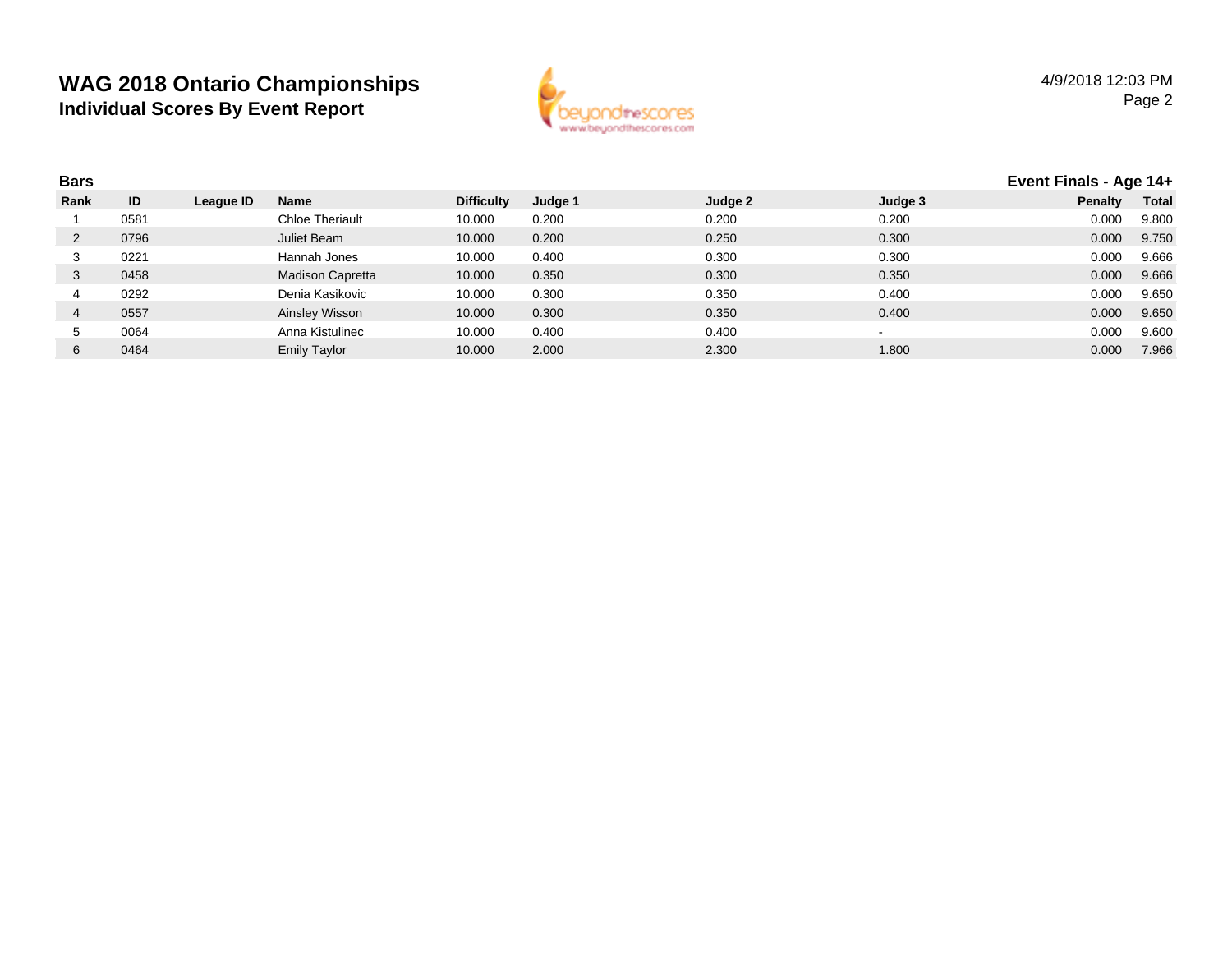

| <b>Beam</b> |      |           |                  |                   |         |         | Event Finals - Age 14+ |         |              |
|-------------|------|-----------|------------------|-------------------|---------|---------|------------------------|---------|--------------|
| Rank        | ID   | League ID | Name             | <b>Difficulty</b> | Judge 1 | Judge 2 | Judge 3                | Penalty | <b>Total</b> |
|             | 0473 |           | Lauren Lowe      | 10.000            | 0.200   | 0.175   | 0.225                  | 0.000   | 9.800        |
|             | 0002 |           | Sofia Cosentino  | 10.000            | 0.300   | 0.300   | 0.175                  | 0.000   | 9.741        |
| 3           | 0796 |           | Juliet Beam      | 10.000            | 0.350   | 0.325   | 0.300                  | 0.000   | 9.675        |
| 4           | 0291 |           | Krysta Ioannidis | 10.000            | 0.400   | 0.300   | 0.300                  | 0.000   | 9.666        |
| C.          | 0760 | 1028156   | Ella MacPhail    | 10.000            | 0.325   | 0.400   | 0.325                  | 0.000   | 9.650        |
| 6           | 0784 |           | Alexa Vigliatore | 10.000            | 0.375   | 0.425   | 0.350                  | 0.000   | 9.616        |
|             | 0574 |           | Laura White      | 10.000            | 0.425   | 0.475   | 0.400                  | 0.000   | 9.566        |
| 8           | 0070 |           | Shea Skinn-Wai   | 10.000            | 0.475   | 0.650   | 0.500                  | 0.000   | 9.458        |
|             |      |           |                  |                   |         |         |                        |         |              |